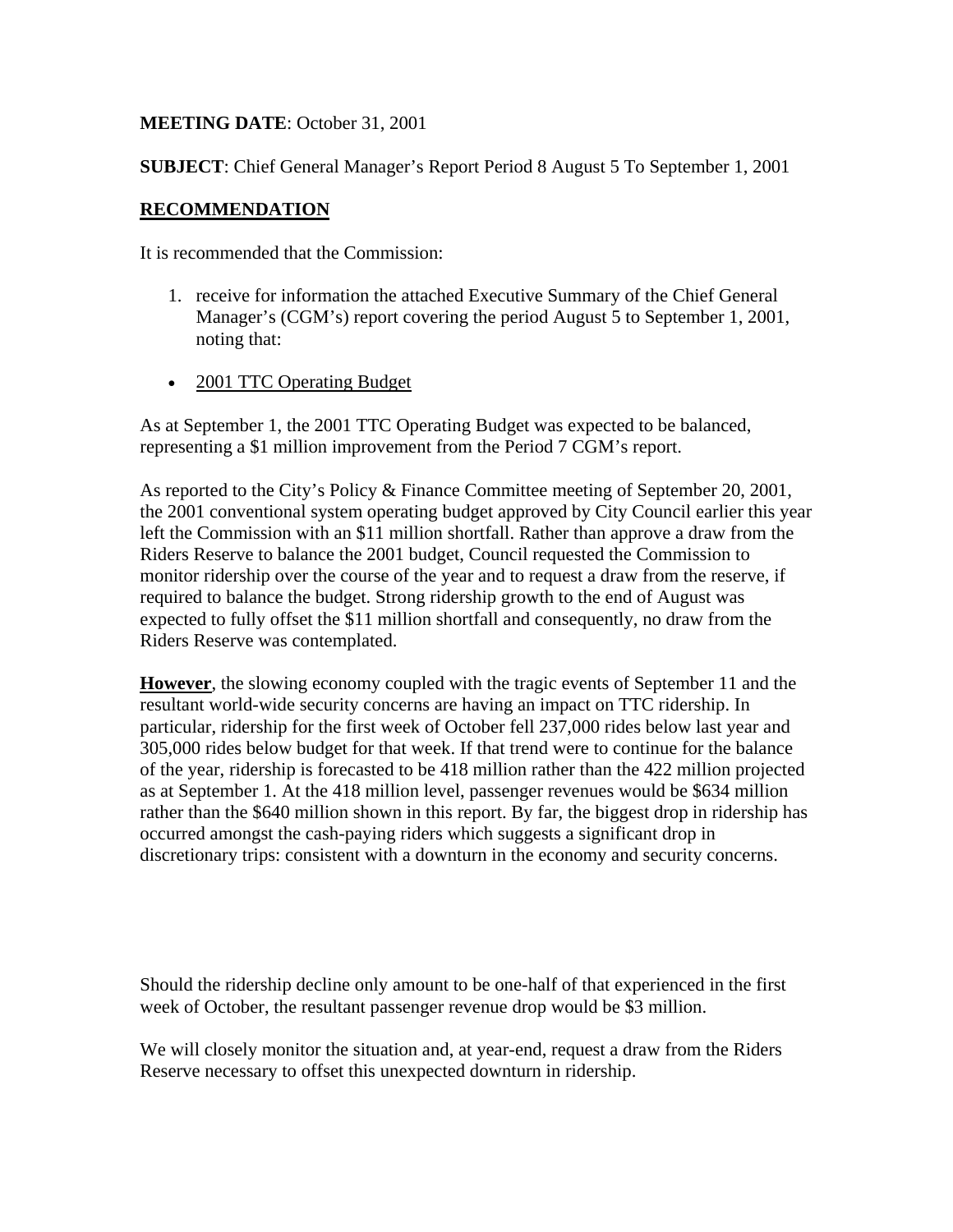• 2001 Wheel-Trans Operating Budget

The current projected year-end unaccommodated rate for Wheel-Trans is 3.5% but there is no projected budget shortfall.

•  $2001 - 2005$  Capital Program

The 2001 year-end cash flow is currently projected to be under budget by approximately \$12.4 million; and

1. forward a copy of this cover report and the Executive Summary to each City Councillor for information (noting that the detailed CGM's report is available on request from the Office of the General Secretary of the Commission).

### **DISCUSSION**

### **1. 2001 TTC Operating Budget**

### Year-to-Date

L,

÷.

 $\overline{a}$ 

Ridership up to and including September 1 was 7.4 million rides (2.7%) over the amended budget. Furthermore, despite the June fare increase, ridership in August was 0.4 million rides ahead of last year. Passenger revenue for the year up to September 1 was consequently over the amended budget, by \$12.5 million (3.1%). Meanwhile, expenses were some \$2.7 million (0.5%) under budget for the year up to September 1.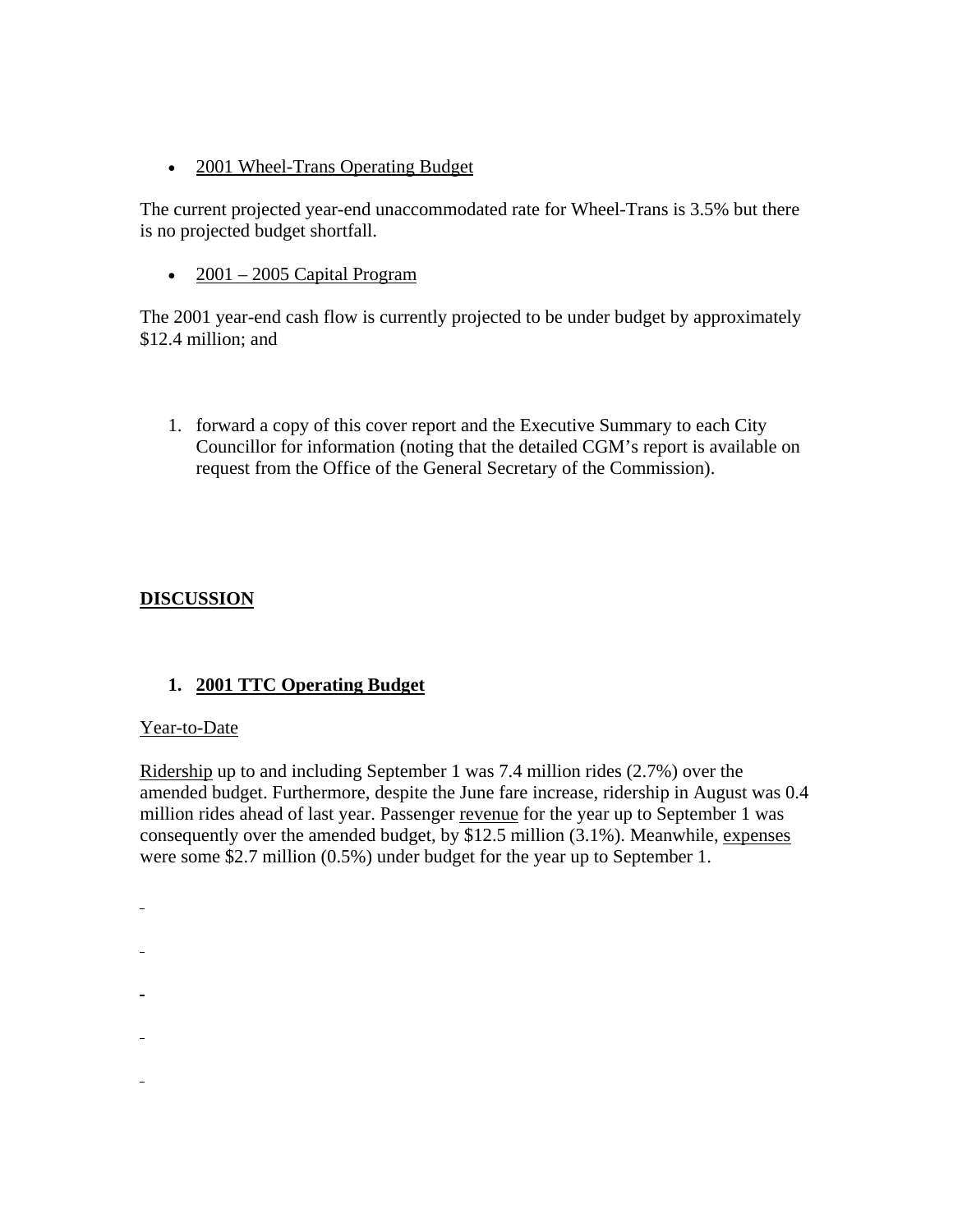## Year-end Projections

÷.

÷.

The following table summarizes the year-end projections as at September 1:

|                  | 2001          |                   |               |
|------------------|---------------|-------------------|---------------|
|                  |               |                   |               |
| (Millions)       | <b>BUDGET</b> | <b>PROJECTION</b> | <b>CHANGE</b> |
| <b>RIDERSHIP</b> | 413           | 422               | 9             |
| <b>REVENUES</b>  | \$655         | \$672             | \$17          |
| <b>EXPENSES</b>  | \$(814)       | \$(820)           | $\frac{6}{6}$ |
| <b>SUBSIDY</b>   | \$148         | \$148             | \$0           |
| <b>SHORTFALL</b> | \$(11)        | \$0               | \$11          |

Based on information and forecasts available prior to September 1, the 2001 TTC Operating Budget was considered to be balanced.

**However**, as noted in Recommendation (1) of this report, if recent ridership trends continue throughout the remainder of the year, a Riders Reserve draw ranging from \$3 to \$6 million will be required to offset unanticipated ridership declines.

### **2) 2001 Wheel-Trans Operating Budget**

Although the unaccommodated rate for period 8 was 6.1%, demand has softened since September 11 and the year-end unaccommodated rate is now expected to be under 4%.

Expenditures are now expected to be on budget by year-end. Savings have been achieved or planned, to offset the estimated financial impact of staff unionization.